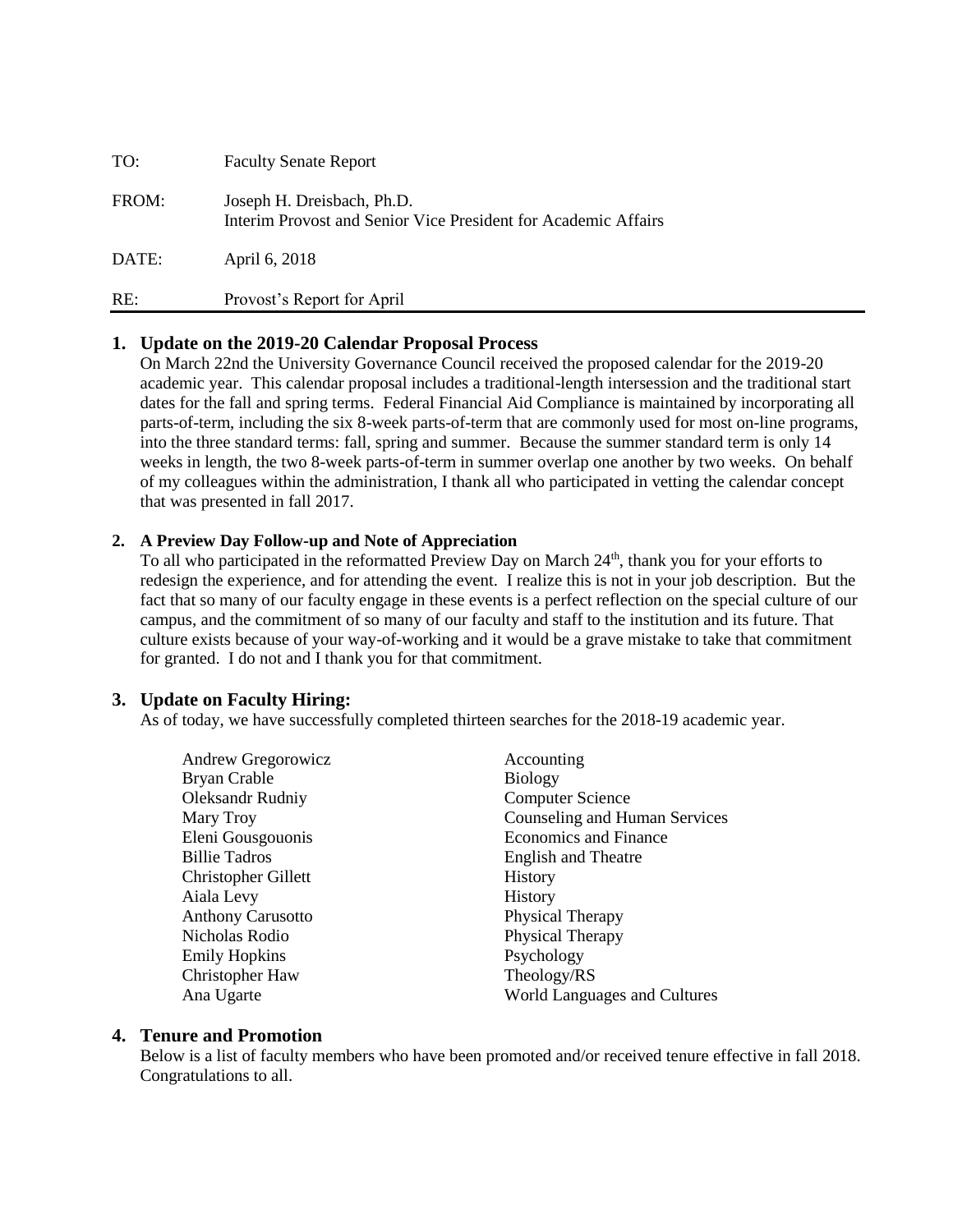| <b>Promotion to Full Professor</b>                 |                                       |
|----------------------------------------------------|---------------------------------------|
| Dr. Jennifer Vasquez                               | <b>Mathematics</b>                    |
| Dr. Shuhua Fan                                     | <b>History</b>                        |
| Dr. Mary Jane DiMattio                             | <b>Nursing</b>                        |
| Dr. Patricia Wright                                | <b>Nursing</b>                        |
| Dr. Steven Szydlowski                              | <b>HA/HR</b>                          |
|                                                    |                                       |
| <b>Promotion to Associate Professor</b>            |                                       |
| Dr. Jessica Bachman                                | Exercise Science & Sport              |
| Dr. Ann Feeney                                     | Nursing                               |
| Dr. Joan Grossman                                  | Exercise Science & Sport              |
| Dr. Ben Willis                                     | Counseling/HS                         |
| Dr. Michael Azar                                   | Theology/RS                           |
| Dr. Teresa Grettano                                | English/Theatre                       |
|                                                    |                                       |
| <b>Tenure and Promotion to Associate Professor</b> |                                       |
| Dr. Michael Fennie                                 | Chemistry                             |
|                                                    |                                       |
| <i>Tenure</i>                                      |                                       |
| Dr. Robert Giambatista                             | Management/Marketing/Entrepreneurship |
| Dr. Jason Graham                                   | Mathematics                           |

### **5. Faculty Development**

Provost Enhancement Awards: Six Excellence Awards were presented at the Faculty Appreciation Day Dinner held on April 6<sup>th</sup>. This year's recipients were:

| $\bullet$ | Dr. Bryan Burnham                                                 | Excellence in the Scholarship of Teaching and Learning            |
|-----------|-------------------------------------------------------------------|-------------------------------------------------------------------|
| $\bullet$ | Dr. Rita Fleming-Castaldy                                         | <b>Excellence in Scholarly Publication</b>                        |
| $\bullet$ | Dr. David Dzurec                                                  | Excellence in University Service and Leadership                   |
| $\bullet$ | Dr. Steven Szydlowski                                             | Excellence in Advancing Global Learning                           |
| $\bullet$ | Dr. Jessica Nolan                                                 | Excellence in Integrating Sustainability into the Curriculum      |
| $\bullet$ | Dr. Renee Hakim<br>Dr. Peter Leininger<br>• Dr. Jennifer Schwartz | Excellence in Integrating Mission and Justice into the Curriculum |

The Faculty Senate Excellence in Graduate Teaching Award was presented to:

• Dr. Kevin Wilkerson

## **6. Office of Research Services and Sponsored Programs**

The following faculty and students have been awarded a President's Fellowship for Summer Research (2018)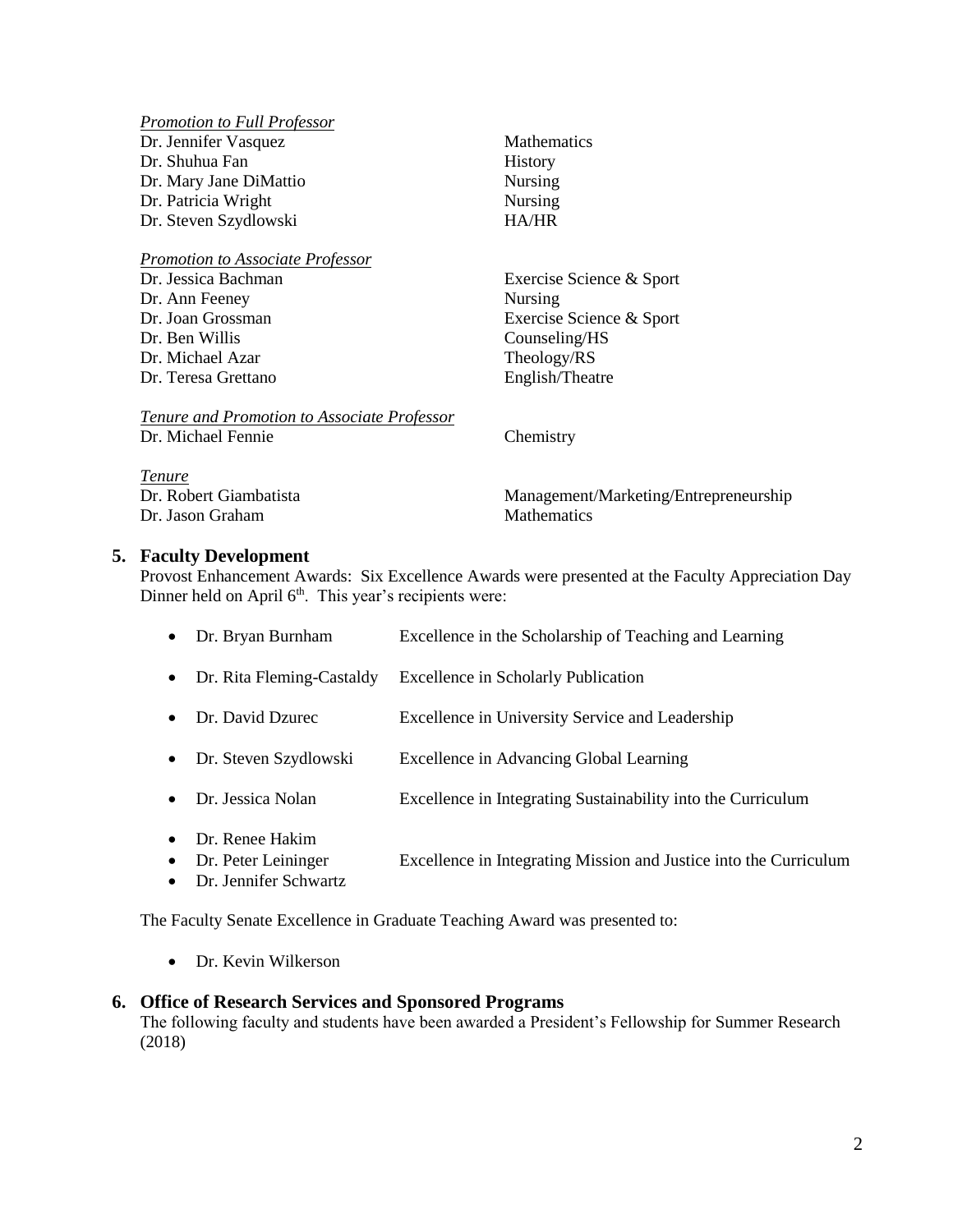- George Gomez/Kimberly Barr, 2018 President's Fellowship for Summer Research Program: proposal titled, *The effects of nanomolar concentrations of retinoic acid on differentiation and migration of SK-N-SH neuroblastoma cells.*
- George Gomez/Marissa Galardi, 2018 President's Fellowship for Summer Research Program: proposal title*, Control of Neuron Growth Using Synthetic Extracellular Matrix Molecules*.
- George Gomez/Madalyne Sunday, 2018 President's Fellowship for Summer Research Program:. proposal title, *The Effect of Glycoaminoglycans on Neuroblastoma Cells.*
- Jason Graham/Nicole Nardella, 2018 President's Fellowship for Summer Research Program: proposal title, *Data-Driven Modeling of Complex Systems with Applications to Cardiac Physiology.*
- Marc Seid/Julia McKinney, 2018 President's Fellowship for Summer Research Program: proposal title, *Neurochemical and Learning Effects of Sleep Deprivation in Ants.*
- Marc Seid/Michael Moran, 2018 President's Fellowship for Summer Research Program: proposal title, *Self-Administration of Morphine in Bombus terrestris.*
- Kimberly Subasic/Natania Feliciano, 2018 President's Fellowship for Summer Research Program: proposal title*, Spanish Translation of the Public Understanding of Genetics and Genomics (PUGGS) Questionnair*e.

### **7. Department Chairperson Elections**

The results of the elections held for 8 department chairs are listed below:

| Communication               |
|-----------------------------|
| <b>History</b>              |
| Psychology (AY 2018-2019)   |
| World Cultures & Languages  |
| Counseling & Human Services |
| <b>Exercise Science</b>     |
| Occupational Therapy        |
| Accounting                  |
|                             |

#### **8. Curriculum Approvals New Program Date Posted**

Cinema Studies Minor 12/21/17

**Program Change** MHA Specialization Health Informatics 11/29/17 EXSC 110 to BS in Exercise Science 1/29/18 Family Nurse Practitioner Concentration 1/30/18 Adult-Gerontology Clinical Nurse Specialist 1/30/18 Coaching Minor to Concentration 1/30/18 Human Resources 1/12/18 Exercise Science Program 2/6/18 BS in Health Administration 1/12/18 Human Resources Studies 1/12/18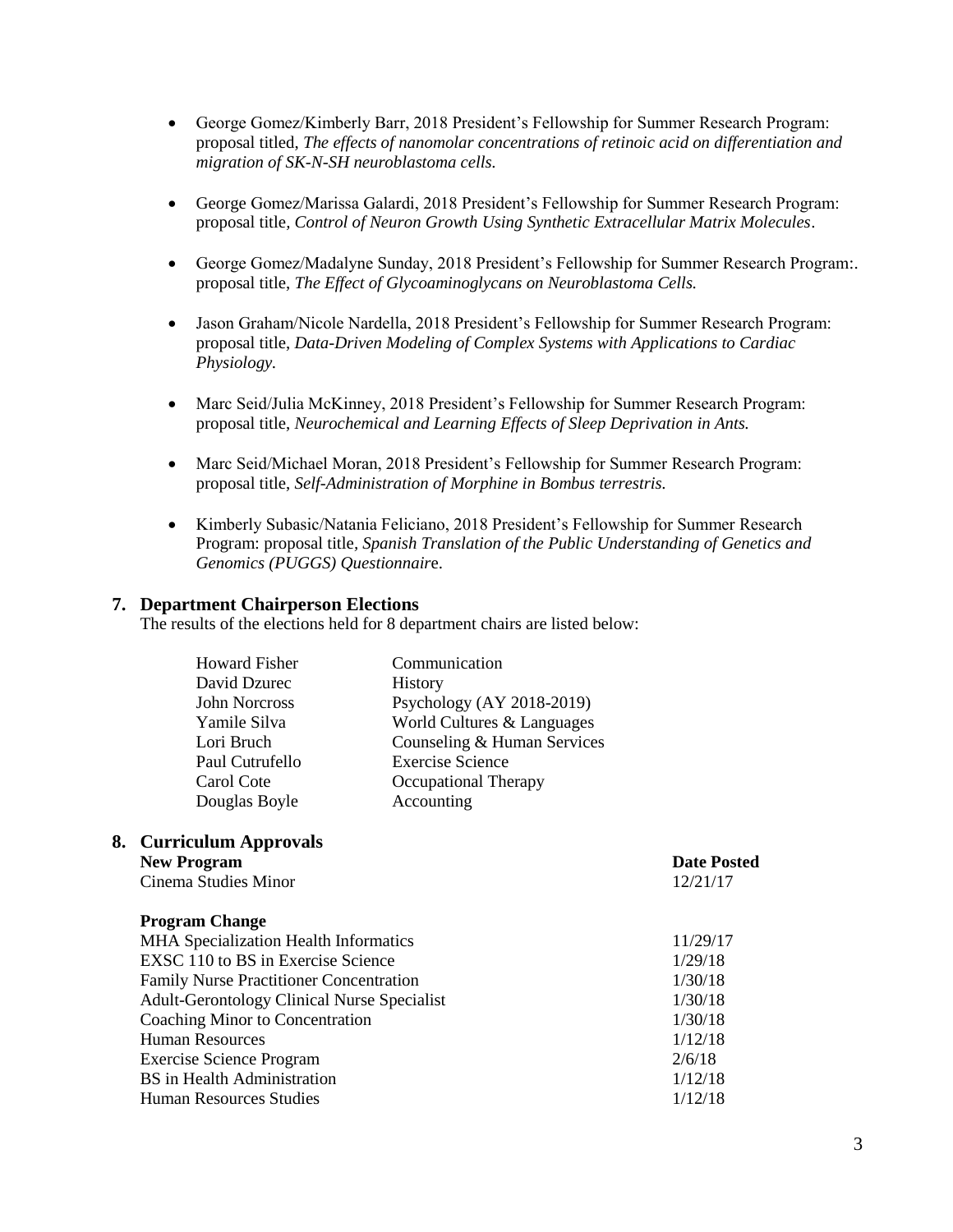| <b>Biochemistry Pre-Professional Track Program</b><br><b>Political Science Cognate</b>            | 2/12/18<br>2/15/18  |
|---------------------------------------------------------------------------------------------------|---------------------|
| <b>New Course</b>                                                                                 |                     |
| T/RS 334: The Church & Contemporary Social Issues<br>BUS 150: Career and Professional Development | 9/11/17<br>11/3/17  |
| <b>COMM 337: Magazine Feature Writing</b>                                                         | 9/22/17             |
| NURS 775: Nurse Anesthesia Residency & DNP Scholarship II                                         | 1/12/18             |
| NURS 765: Nurse Anesthesia Residency & DNP Scholarship I                                          | 1/12/18             |
| NURS 778: Organizational & Systems Leadership for Nurse Anesthesia                                | 1/12/18             |
| NURS 785: Nurse Anesthesia Synthesis & Residency III                                              | 1/12/18             |
| HADM 395: Global Health Care System                                                               | 1/12/18             |
| CHS 3238: CHS in P-12 Schools                                                                     | 10/12/17            |
| <b>ENLT 238: Imagining Native American</b>                                                        | 10/11/17            |
| LIT 106: History of World Cinema                                                                  | 11/12/17            |
| NURS 233: Genetics for the Healthcare Professional                                                | 10/21/18            |
| COMM 235: Intro to Social Media Strategies                                                        | 4/6/18              |
| <b>COMM 430: Adv. Business Communication Strategies</b>                                           | 4/6/18              |
| NURS 549L: Nurse Anesthesia Principles III                                                        | 1/12/18             |
| EXSC 110: Introduction to Kinesiology                                                             | 1/29/18             |
| PSYC 140: Current Topics in Psychological Studies                                                 | 2/21/17             |
| <b>Course Change</b>                                                                              |                     |
| <b>NURS 593: Research Methodology</b>                                                             | 1/30/18             |
| NURS 597: Systems Leadership in Advanced Practice Nursing                                         | 1/30/18             |
| NURS 591: Issues in Advanced Practice Nursing                                                     | 1/30/18             |
| COA 160: Coaching Principles                                                                      | 1/30/18             |
| PT 704L: Therapeutic Exercise in PT                                                               | 1/30/18             |
| PT 705L: Therapeutic Modalities in PT                                                             | 1/30/18             |
| OT 380: Level I Clinical I                                                                        | 2/6/18              |
| OT 381: Level I Clinical II                                                                       | 2/6/18              |
| OT 480: Level I Clinical III                                                                      | 2/6/18              |
| ENTR 480: Entrepreneurial Capstone Bus Exp or Internship                                          | 9/22/17             |
| HONR 387H: Honors in Context Seminar                                                              | 2/1/18              |
| HONR 487H: Honors in Capstone Seminar                                                             | 2/1/18              |
| HONR 187H: Honors Ideamaking Experience                                                           | 2/1/18              |
| PS 130: American National Government I                                                            |                     |
| PS 131: American National Government II                                                           | 2/15/18             |
|                                                                                                   | 2/15/18             |
| PSYC 235: Conditioning and Learning                                                               | 2/15/18             |
| PSYC 325: Abnormal Child Psychology                                                               | 2/15/18             |
| PSYC 480: Field Experience in Clinical Setting<br><b>COMM 435: Social Media Campaigns</b>         | 2/15/18<br>11/21/18 |

# **9. Career Development:**

The Center for Career Development hosted the Spring 2018 Career Expo on Friday, April 6<sup>th</sup>. One hundred and six organization came to campus to recruit our students for internships, employment, service or graduate programs.

## **10. Office of Equity and Diversity**

The University of Scranton was among just 39 colleges and universities in Pennsylvania to be awarded 2018 "It's On Us PA" grants to fund campus initiatives to combat sexual assault. The grants support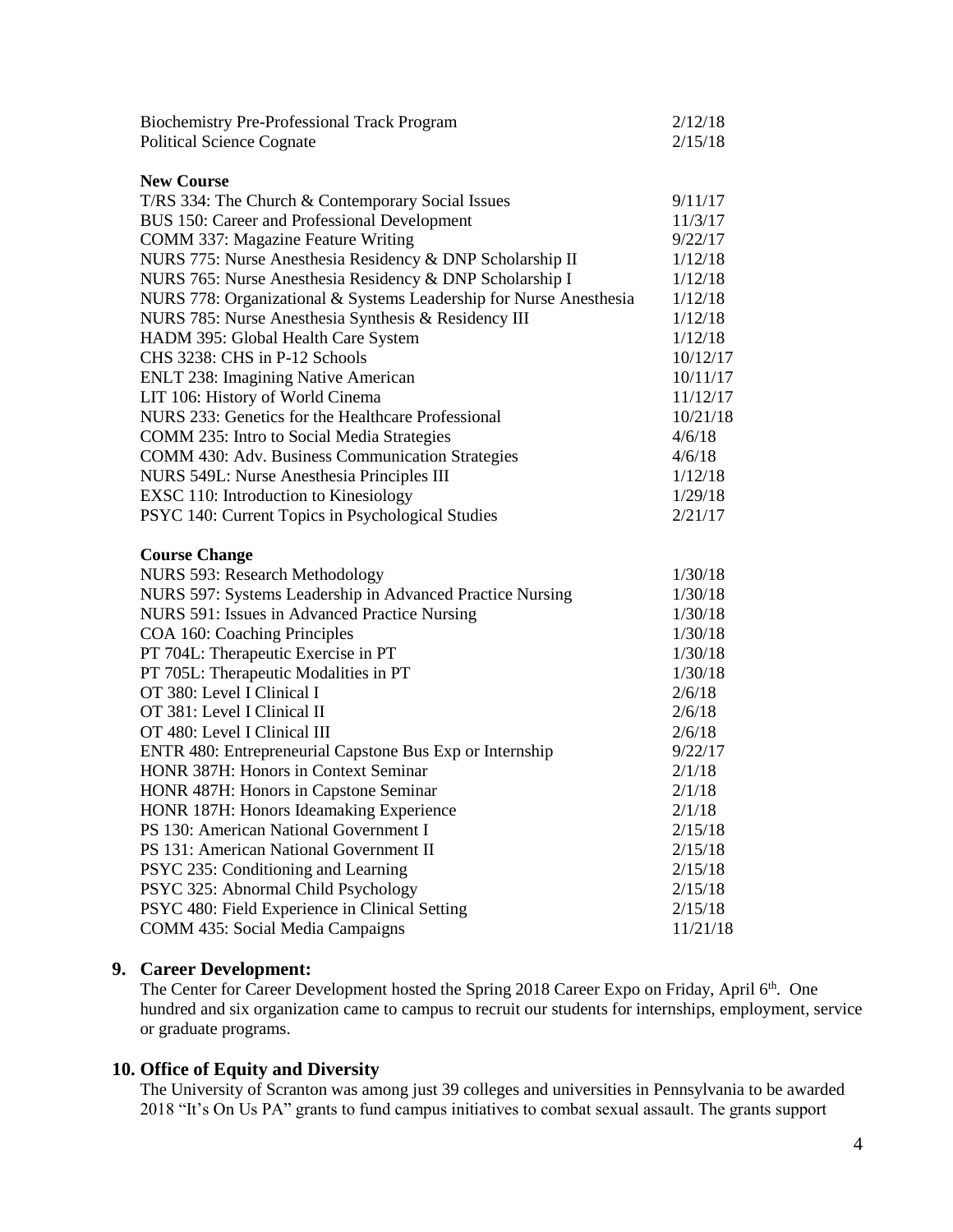programs ranging from campus-wide training for students, faculty and staff to institutional campaigns to raise awareness and understanding of the reporting process and resources available to and rights of survivors of sexual violence.

The University received \$30,000 to fund educational programming and training initiatives, which will be directed by the University's Office of Equity and Diversity. The grant will support training for staff members in departments that work directly with potential victims of sexual misconduct, such as the University's student health services, counseling center and University Police. The grant will also fund initiatives to provide better access for students, faculty and staff to resources concerning sexual harassment and sexual misconduct, as well as support for guest lecturers, workshops and educational materials, some of which will focus on bystander engagement.

## **11. College Updates:**

*College of Arts and Sciences*

- University of Scranton psychology professor Danielle Arigo, Ph.D., was awarded a competitive National Institute of Health (NIH) grant for research to identify influences on physical activity that are unique to midlife women. The five-year, \$800,000 grant is a K23 Award, which is a career development award for patient-oriented research. She is the first Scranton professor to receive this type of NIH grant. The award supports training and mentored research experiences for junior researchers with promise to develop as independent investigators.
- The National Science Foundation has awarded Dr. Voltzow, Dr. S. Muir, Dean Conniff, Dr. Mulhall, and Dr. Karpiak \$645,814 for support of their "Transforming STEM in Northeastern Pennsylvania" project. The award starts April 1, 2018 and ends March 31, 2023.

## *Panuska College of Professional Studies*

- Sandra Pesavento, Ph.D., faculty specialist in the Education Department at The University of Scranton, received the Diane Place Doctoral Dissertation Award at Wilkes University's School of Education fourth annual Celebration of Education event. The award honors a Wilkes graduate student who exhibits perseverance in completing doctoral studies, commitment to lifelong learning, resilience in the face of adversity, strength of character to advance in life through education, collegiality with peers, leadership in education and excellence in academics.
- The University's Master of Health Administration program hosted the  $23<sup>rd</sup>$  Annual Healthcare Symposium on April  $5<sup>th</sup>$ . The purpose of the symposium was to promote closer relationships with the regional community of healthcare professionals, students, and consumers while providing continuing education for professional development.

## *Kania School of Management*

- The Business High School Scholars Program, which will begin this summer as a pilot program, builds on the University's successful High School Scholars Program that allows students to take college courses at a reduced rate. The program seeks to group sophomore and junior high school students interested in pursuing a business degree at Scranton into a cohort and provide financial support to participants from economically disadvantaged backgrounds. Courses will be offered in the summer, early mornings or late afternoons in order to accommodate the schedule of high school students. The structure of the program will encourage student to progress through the curriculum as a cohort, and includes planned courses in accounting, economics and management, as well as in writing composition, philosophy and theology.
- The Henry George Lecture and ODE Induction Dinner was held on April  $9<sup>th</sup>$ . Sponsored by the Department of Economic & Finance and the XI Chapter of Omicron Delta Epsilon. The keynote speaker was Dr. Chang-Tai Hsieh, the Phyllis and Irwin Winkelried Professor of Economics and